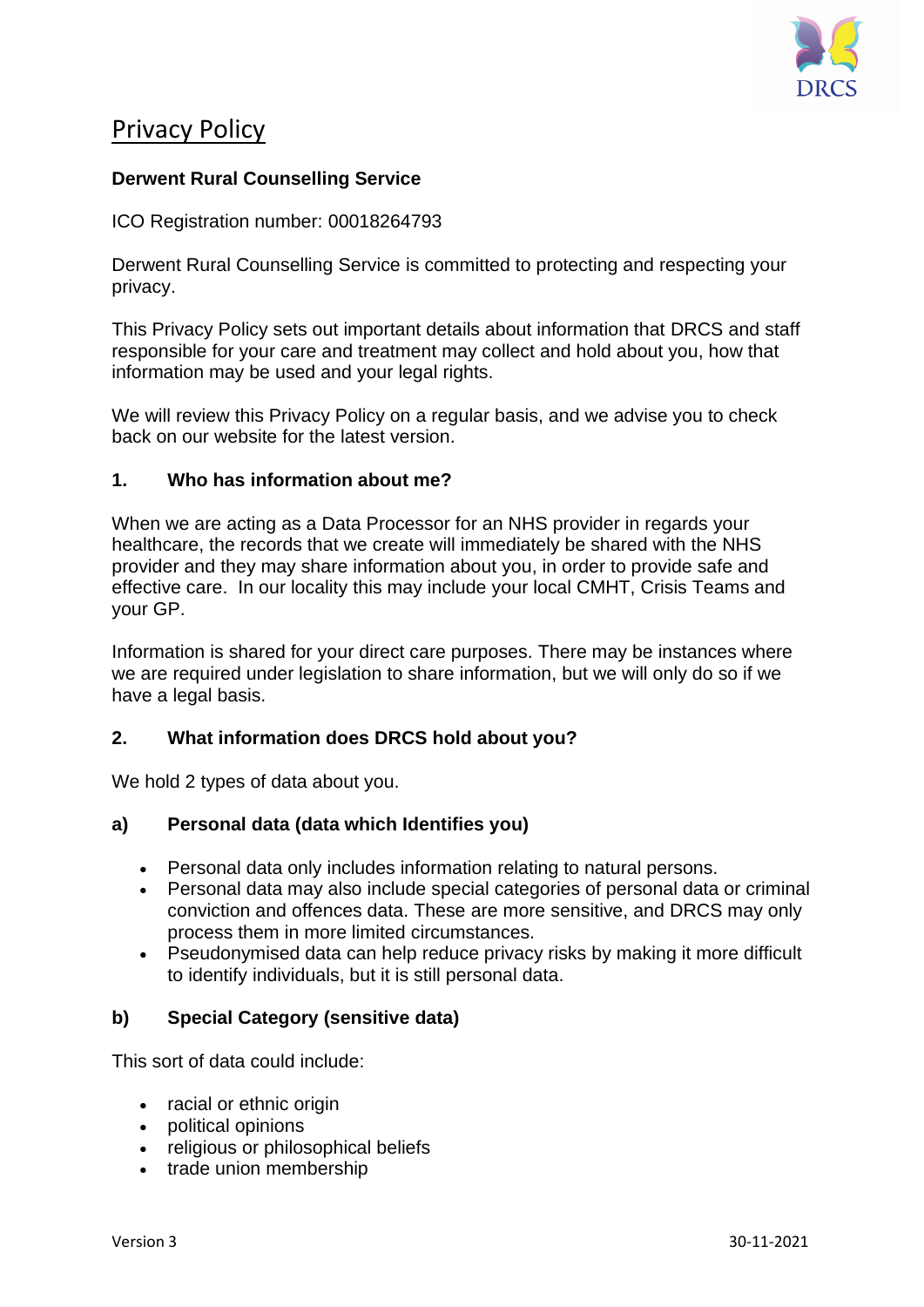

- genetic data
- biometric data (where used for identification purposes)
- health
- sex life
- sexual orientation

### 3. **Information we collect**

We collect information about you which you have supplied or from others involved in your care and treatment (i.e., hospital, community, employers).

This is likely to include your personal data see Personal Data (see definition in section 2)

We may also hold more sensitive information about you, see Sensitive Data (see definition in section 2)

We may collect information from you when.

- a) If you call contact us via telephone calls which may be recorded and retained for a limited period for training and monitoring purposes and to help improve our services.
- b) If you communicate with us via email or social media
- c) You visit the practice for an appointment.

Sometimes we obtain information about you from:

- other health care providers,
- credit reference agencies,
- debt collection agencies, and
- government agencies such as HMRC or the Home Office.

### 4. **How will DRCS use the information it holds about me?**

We use information about you in connection with

- treatment and/or care,
- tests or assessments, and
- medical examinations.

We may use your phone number (or email address where you have provided it to us) to contact you in advance of appointment for reasons connected with your care or treatment. Where you have provided us with your mobile number or email address, we may send you confirmations/reminders of your appointments via text message or email and we may respond to your email enquiries via email.

We may also use information about you for:

- quality assurance,
- maintaining our business records,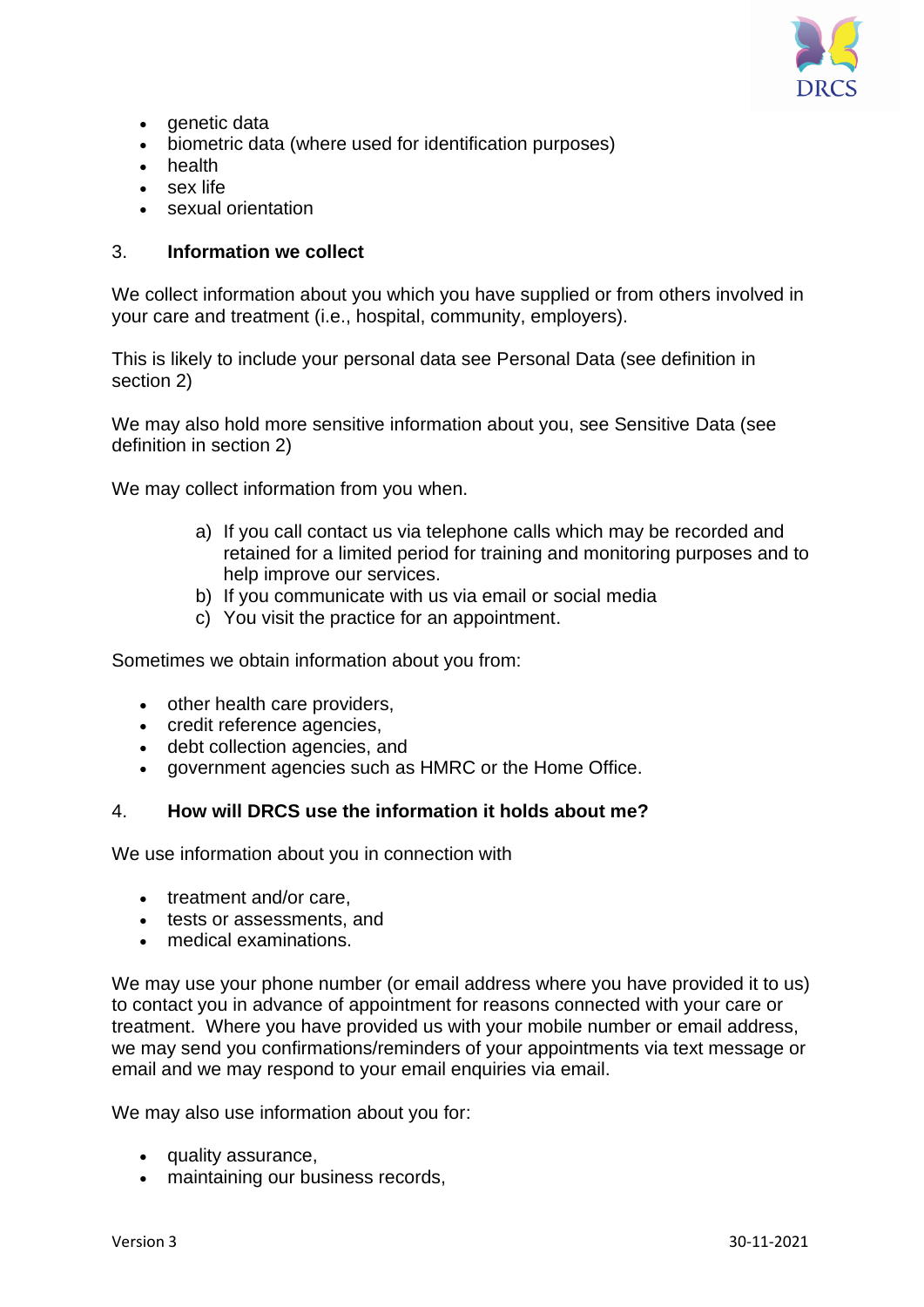

- developing and improving our products and services, and
- monitoring outcomes where we believe there is a business need to do so and our use of information about you does not cause harm to you.

This may include our staff planning and workload management systems to help support our staff and clinicians to develop and plan the most appropriate levels of care to our patients and to ensure we have got the right levels of productivity and efficiency and good outcomes for patients.

We may also use information about you where there is a legal or regulatory obligation on us to do so (such as the prevention of fraud or safeguarding) or in connection with legal proceedings.

We may also use information about you where you have provided your consent to us doing so.

We do not carry out automated decision making or profiling.

### 5. **Staff access to your personal and sensitive data.**

We carefully control who has access to your information. Staff only have access where they are required to do so to provide direct care or support (i.e., receptionist and secretary). Where possible we limit the access that staff have on our clinical systems. We also carry out spot checks and audits to see if there has been any inappropriate access. Where that occurs, disciplinary action may be taken against the staff, and in serious cases court action. If the data breach includes access to your information, we will contact you. We also have an obligation if it is a serious data breach to inform the Information Commissioners Office.

In order to reduce risk of a data breach DRCS have in place robust policies and procedures, and we carry out training for all staff on an annual basis.

All clinical staff providing direct care are registered with the appropriate professional and regulatory bodies, i.e., BABCP, ULCP, BACP, BPS and have a responsibility to uphold the highest standards when handling patient/client information.

#### **6. How we keep your information safe and secure**

- DRCS will complete the NHS Digital Data Security & Protection Toolkit. This is a tool that provides assurance that we are meeting standards on handling patient/client information.
- We have Data Protection Policies in place to ensure staff understand the 'must' or 'must not do' with patient/client data.
- Staff are required to complete induction training in Information Governance and to complete annual update training.
- Spot checks are carried out across the practice.
- Our IT is managed by iStorm and our IT Team who ensure that all safeguards are in place to protect data held on IT systems are protected and secure from unauthorised access, loss or damage and hold a Cyber Security Plus certification.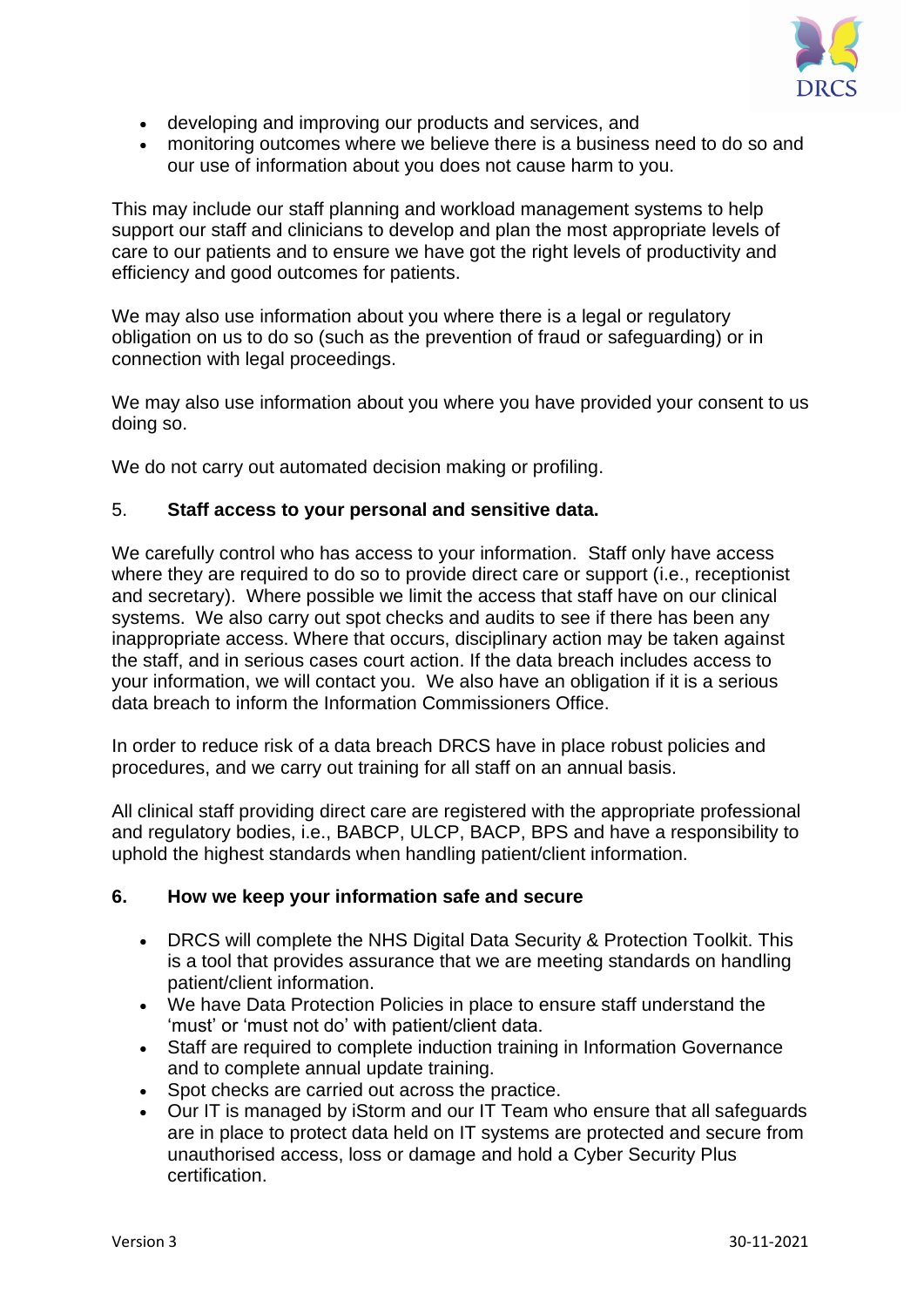

- Passwords are changed on a regular basis.
- Where incidents do happen, our investigations will include actions we take, and lessons learnt.

#### 7. **Will DRCS share information about me with others?**

Yes, we set out these reasons below and assure you that in each case, we share only such information as is appropriate, necessary, and proportionate.

Sharing information with those involved in your health assessment, care, or treatment.

- 1. We will share your medical information with those involved in your health assessment, care or treatment (such as your GP, CMHT's and secondary care mental health providers) for direct care purposes. We ensure there is a single patient record for each patient who is seen at DRCS.
- 2. We will also share information about you with other members of staff involved in the delivery of your direct care for administration purposes (such as our, administrators, receptionists, and supervision team). This will be limited to what is required for them to fulfil their role.
- 3. For our clients who come to us through their employer's well-being benefit scheme, please be assured that we will not share your medical information with your employer without your consent.
- 4. We may share information about you with anyone you have asked us to communicate with or whose details you have provided as an emergency contact (such as your next of kin).

#### **8. Sharing information with third parties who are not involved in your health assessment, care, or treatment**

We may share information about you with external organisations such as:

- our lawyers,
- auditors,
- Insurance companies
- NHS organisations, and
- regulatory bodies such as the CQC and ICO.

We will only do this where we have a legal basis to do so or with your consent

We may also share information about you with third party suppliers, which provide us with

- electronic patient record systems
- a provider who we may signpost you to for additional/more specialist care. We will seek consent before we do this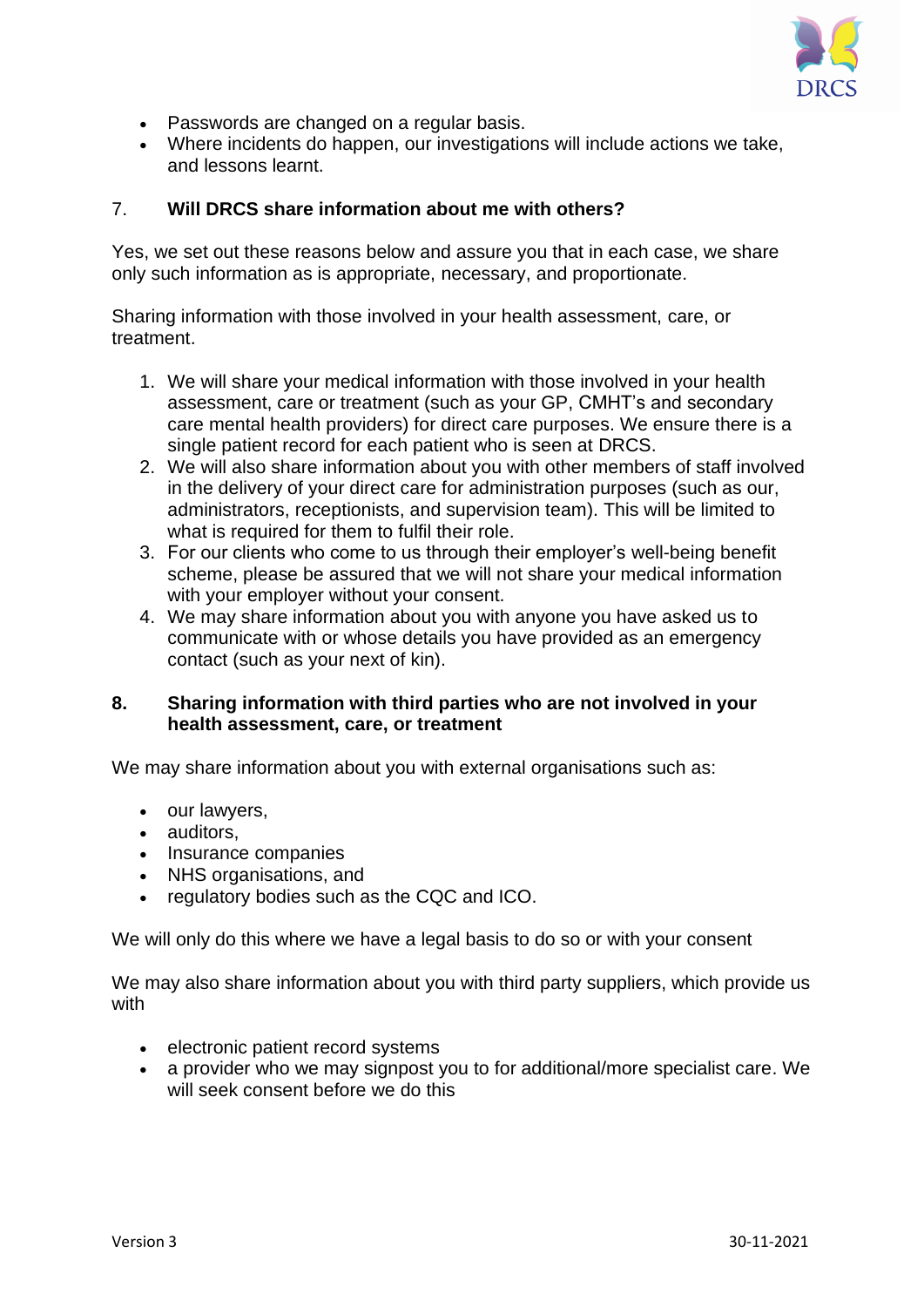

We may also share information about you with those providing us with information technology systems, this includes:

- an incident management and recording system, and
- other clinical and non-clinical software applications (and related services)

In each case, we would share only such information as was relevant, necessary, and proportionate

# **9. Sharing with regulators or because of a legal obligation**

We may share information about you with our regulators, including the

- NHS England (which leads the NHS in England) and the Department of Health (the government department responsible for health and adult social care policy).
- Health & Safety Executive.
- Public Health England.

Sometimes, we are required to disclose information about you because we are legally required to do so. This may be because of a:

- court order
- regulatory body has statutory powers to access patients' or health assessment clients' records as part of their duties to investigate complaints, accidents, or health professionals' fitness to practise.

Before any disclosure will be made, we will satisfy ourselves that any disclosure sought is required by law or can be justified in the public interest.

Information about you may also be shared with the police and other third parties where reasonably necessary for the prevention or detection of crime. On occasion, this may include the Home Office and HMRC.

#### **10. Audits, surveys, and initiatives**

In common with all healthcare providers (both NHS and private), we also look at the quality of the care we provide:

- to patients and health assessment clients and participate in national audits and initiatives,
- to ensure that patients are getting the best possible outcomes from their treatment and care, and
- to help patients make informed choices about the care they receive.

We can assure you that your personal information always remains under our control. Any information we provide for national audits and initiatives outside of DRCS will not contain any information in which any patient can be identified unless it is required by law. Any publishing of this data will be in anonymised statistical form. The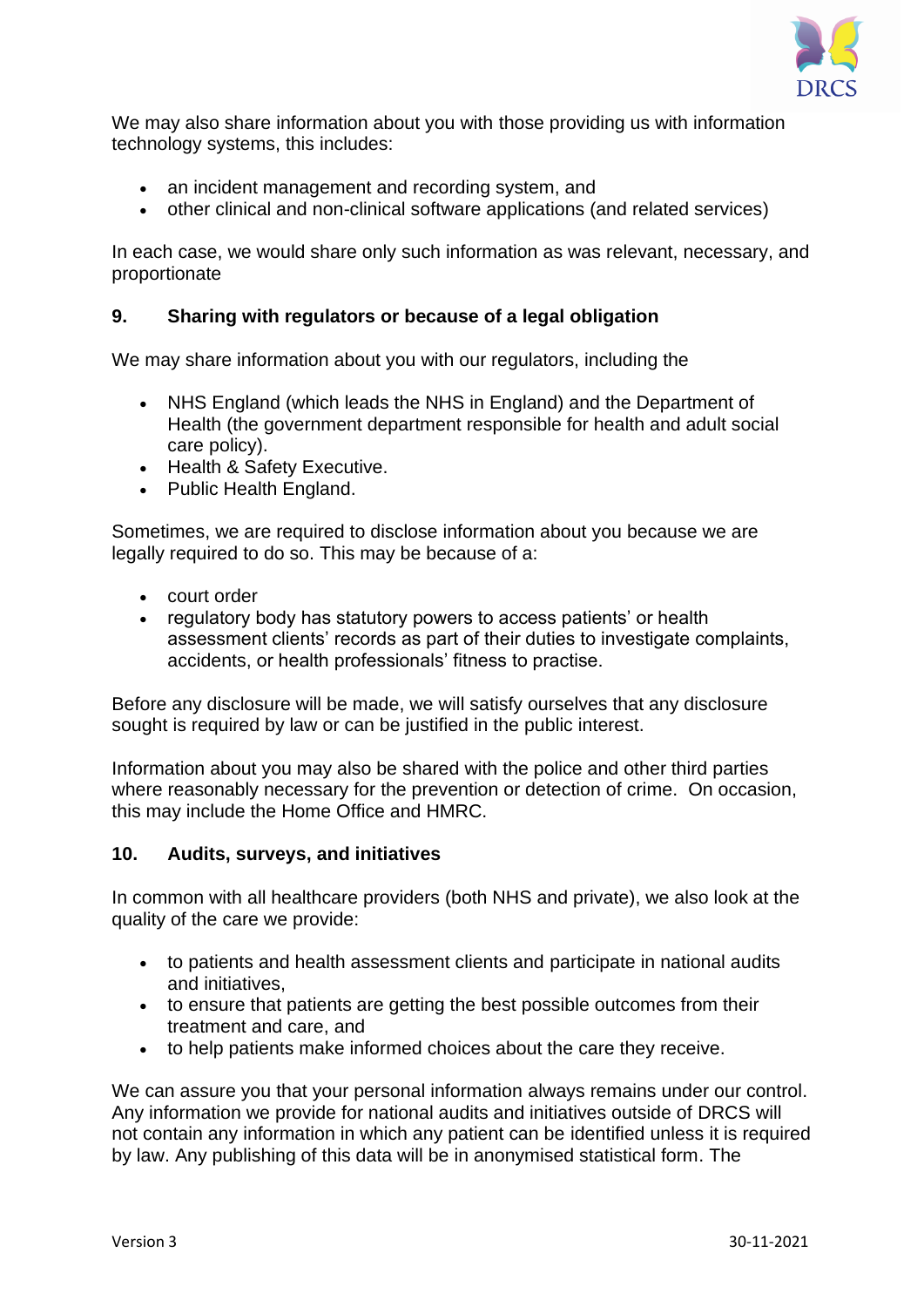

Practice may partake in local audits where there has been a Serious Incident in order to identify any potential clinical risks to yourself or other patients

# **11. What legal basis does DRCS have for using information about me?**

Data protection law requires that we set out the legal basis for holding and using information about you. We have set out the various reasons we use information about you and alongside each, the legal basis for doing so. Given that some information we hold about you is particularly sensitive (as described above), we need an additional legal basis which we have set out in the third column (entitled 'legal basis for more sensitive information') explaining our reason for this.

Processing shall be lawful only if and to the extent that at least one of the following applies:

| her personal data for one or more specific purposes.<br>b)<br>processing is necessary for the performance of a contract to |  |
|----------------------------------------------------------------------------------------------------------------------------|--|
|                                                                                                                            |  |
|                                                                                                                            |  |
| which the data subject is party or to take steps at the request of                                                         |  |
| the data subject prior to entering into a contract.                                                                        |  |
| processing is necessary for compliance with a legal<br>c)                                                                  |  |
| obligation to which the controller is subject.                                                                             |  |
| processing is necessary to protect the vital interests of the<br>d)                                                        |  |
| data subject or of another natural person.                                                                                 |  |
| processing is necessary for the performance of a task<br>e)                                                                |  |
| carried out in the public interest or in the exercise of official                                                          |  |
| authority vested in the controller.                                                                                        |  |
| f)<br>processing is necessary for the purposes of the legitimate                                                           |  |
| interests pursued by the controller or by a third party, except                                                            |  |
| where such interests are overridden by the interests or                                                                    |  |
| fundamental rights and freedoms of the data subject which                                                                  |  |
| require protection of personal data, where the data subject is a                                                           |  |
| child.                                                                                                                     |  |

**For the purpose of delivering your direct health care within the practice and sharing your information we use Article 6(e) above Where we have to share your information because we are required to do so under law, we use Article 6(c) above.**

### **12. Where and for how long does DRCS store information about me?**

The information about you that we hold, and use is held securely in the United Kingdom and stored electronically and in paper format and on secure servers.

No records are stored outside the EU.

We retain your records for certain periods (depending on the record) under our retention of records policy. DRCS follows the recommend best practice contained in the NHS Records Management Code of Practice. This is to ensure that information is properly managed and is available whenever and wherever there is a justified need for that information, including: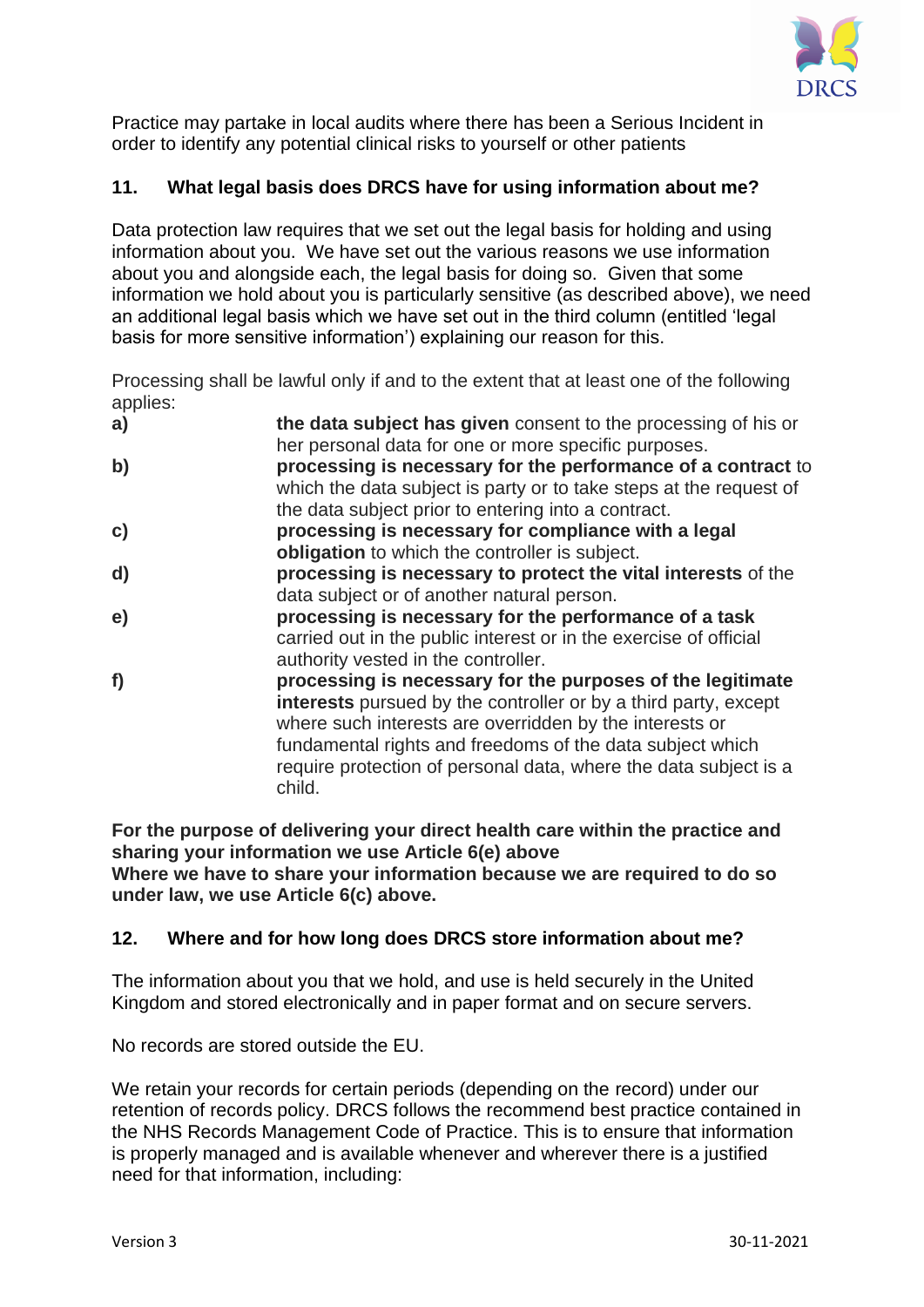

- to support patient care and continuity of care.
- to support evidence-based clinical practice.
- to assist clinical and other audits.
- to support our public task
- to meet legal requirements.

Your records may not be retained in hard copy form where a digital copy exists.

If you would like more detailed information on this, please contact our Practice Manager (contact details below).

#### **13. What rights do I have?**

Under certain circumstances, you have rights under data protection laws in relation to any personal information that we hold about you.

If you wish to exercise any of the rights set out below, please contact the Practice Manager using the contact details set out below.

#### **14. Details of your rights are set out below.**

• **The right to be informed.** This privacy notice forms part of that, but we also aim to keep you fully informed during your consultations, via posters in the practice and leaflets when appropriate

#### • **The right to access your personal information**

You are usually entitled to a copy of the personal information we hold about you and details about how we use it.

Your information will usually be provided to you in the form you request, if we are unable to do that, we will inform you. If you have made the request electronically (e.g., by email) the information will be provided to you by electronic means where possible.

You are entitled to the following under data protection law.

Under data protection law we must usually confirm whether we have personal information about you. If we do hold personal information about you, we usually need to explain to you:

- The purposes for which we use your personal information.
- The types of personal information we hold about you.
- Who your personal information has been or will be shared with.
- Where possible, the length of time we expect to hold your personal information. If that is not possible, the criteria we use to determine how long we hold your information for.
- If the personal data we hold about you was not provided by you, where we obtained the information from.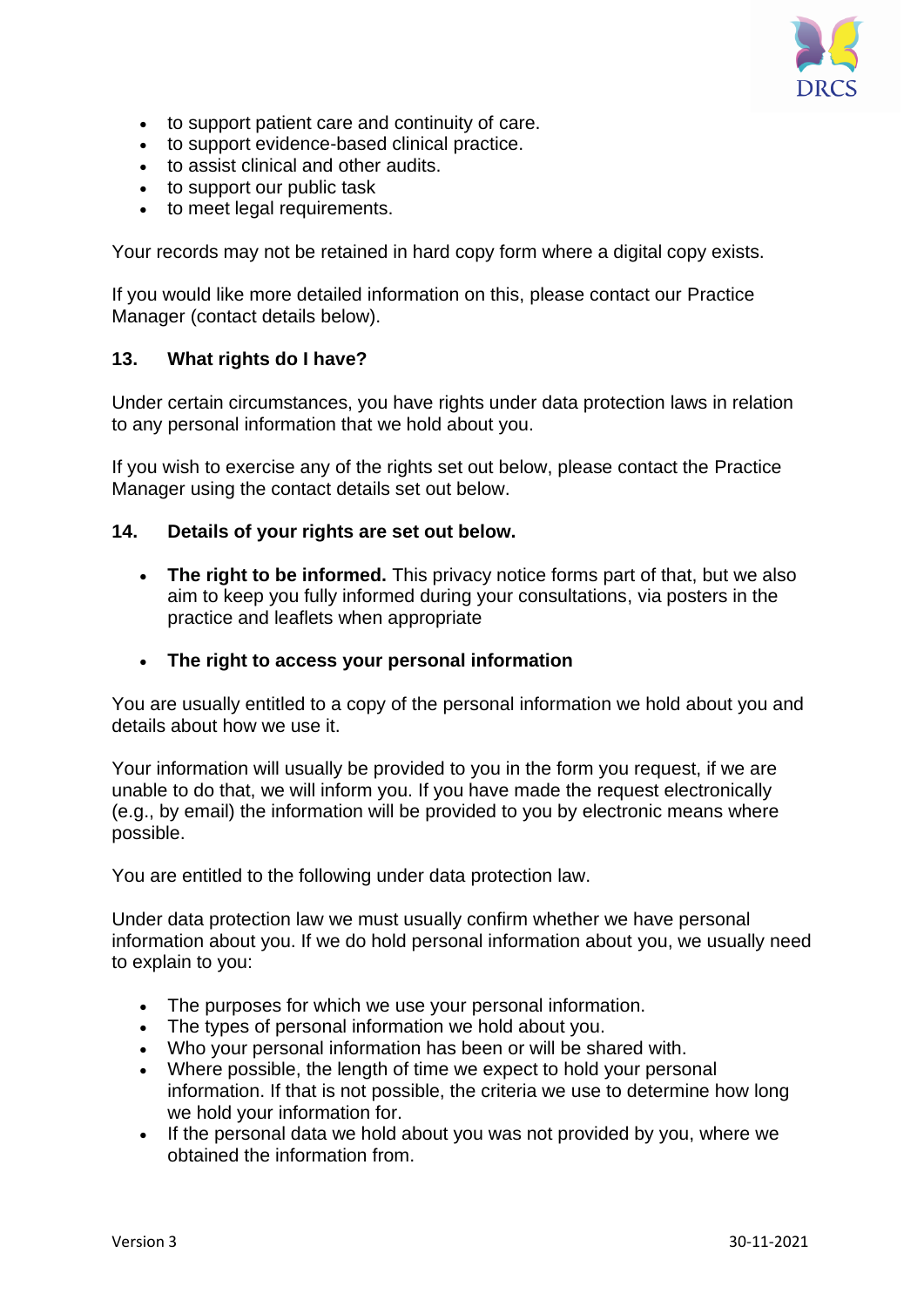

- Your right to ask us to amend or delete your personal information (if appropriate).
- Your right to ask us to restrict how your personal information is used or to object to our use of your personal information (if appropriate).
- Your right to complain to the Information Commissioner's Office.
- We also need to provide you with a copy of your personal information.

You will not have to pay a fee to access your personal data (or to exercise any of the other rights). However, we may charge a reasonable fee if your request is clearly unfounded, repetitive, or excessive. Alternatively, we could refuse to comply with your request in these circumstances.

We may need to request specific information from you to help us confirm your identity (this will be proportionate) and ensure your right to access your personal information (or to exercise any of your other rights). We may also contact you to ask you for further information in relation to your request to speed up our response.

We respond to all requests within one month. Occasionally it could take us longer than a month if your request is particularly complex or you have made a number of requests. In this case, we will notify you and keep you updated.

# **The right to request correction of your personal information**

We take reasonable steps to ensure that the personal information we hold about you is accurate and complete and up to date. However, if you do not believe this is the case, you can ask us to update or amend it.

# **The right to request erasure of your personal information**

In some circumstances, you have the right to request the erasure of the personal information that we hold about you. This is also known as the 'right to be forgotten'. However, there are exceptions to this right and in certain circumstances we can refuse to delete the information in question.

# **The right to object to the processing of your personal information**

In some circumstances, you have the right to object to the processing of your personal information. This would usually apply to processing for other purposes other than your direct health care i.e., research

# **The right to request a transfer of your personal information**

In some circumstances, we must transfer personal information that you have provided to us to you or (if this is technically feasible) another individual/ organisation of your choice. The information must be transferred in an electronic format.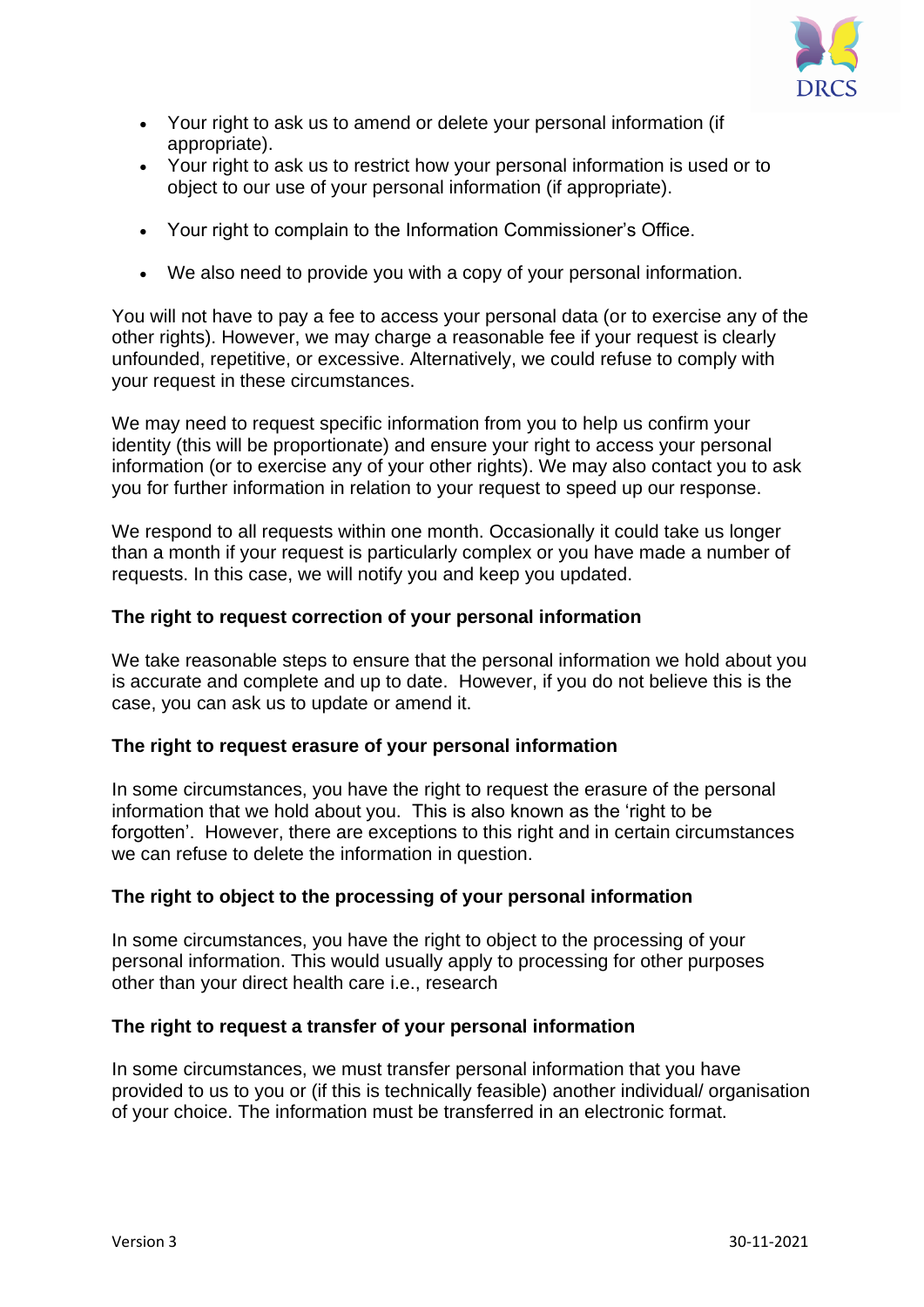

# **The right to object.**

You can ask us to stop sending processing your information for any other purposes other than your health care.

### **The right not to be subject to automatic decisions (i.e., decisions that are made about you by computer alone)**

You have a right to not be subject to automatic decisions (i.e., decisions that are made about you by computer alone) that have a legal or other significant effect on you.

# **The right to withdraw your consent**

You have the right to withdraw your consent where we rely upon this as a legal ground for processing your information.

To apply any of the Individual Rights above please contact the Practice Manager

# **15. CCTV**

We have installed CCTV to:

- ensure the security of our and your property and that of our patients and staff
- monitor the security of our premises.

All CCTV is maintained and overseen by our practice manager. They are responsible for carrying out compliance audits and reviewing the need for CCTV

### **General Practice Data for Research**

The data held in the GP medical records of patients is used to support health research in England, helping to find better treatments and improve patient outcomes for everyone. Any data that could directly identify you (such as NHS Number, date of birth, full postcode) is replaced with unique codes which are produced by deidentification software before the data is shared with NHS Digital.

This process is called pseudonymisation and means that patients will not be identified directly in the data.

If you do not want your patient data to be shared for purposes except your own care, you can opt-out of this process.

For further information please access the website [National data opt-out -](https://digital.nhs.uk/services/national-data-opt-out) NHS Digital Or contact the practice.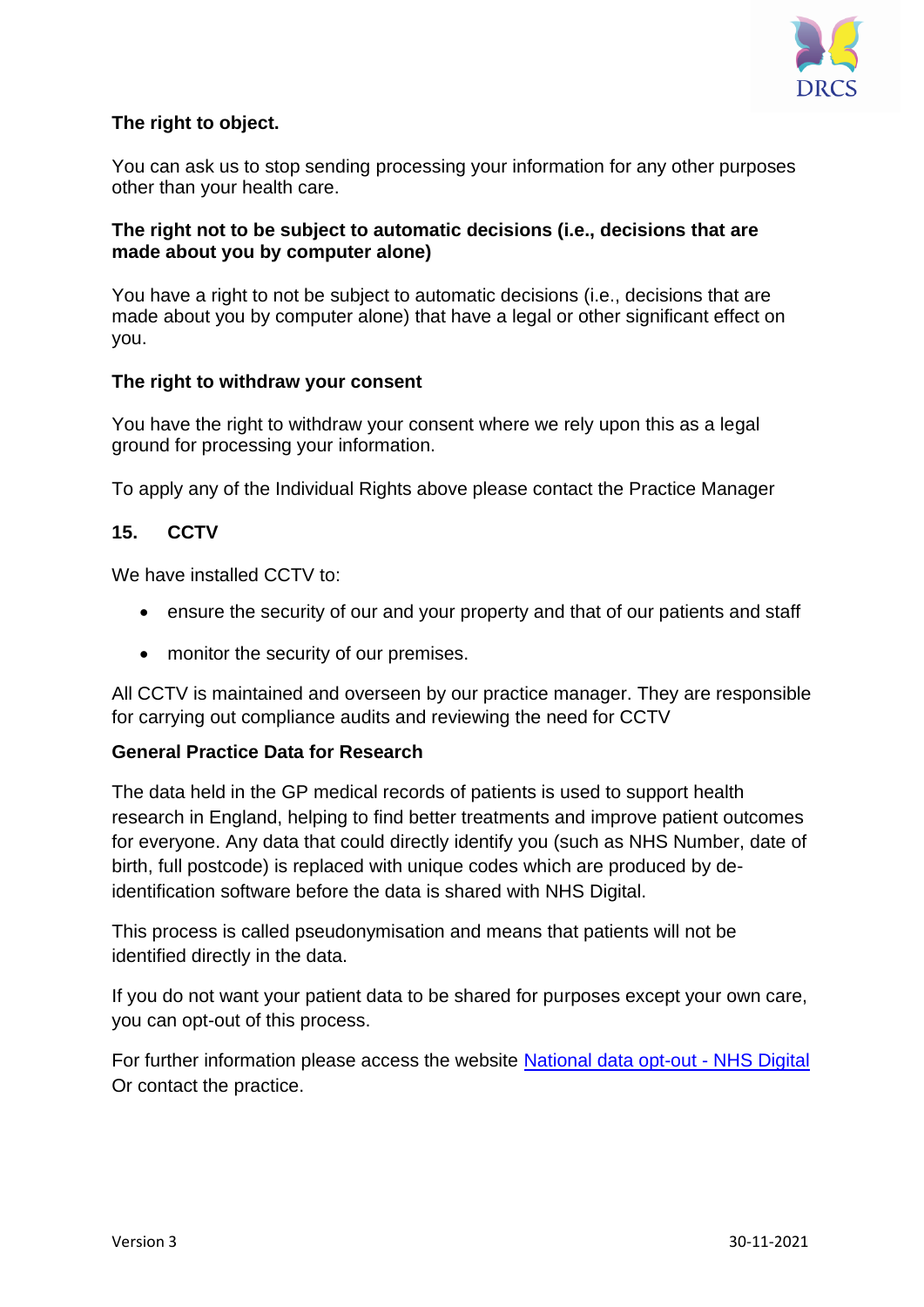

# **My Care Record**

My Care Record enables health and care professionals to access the information they need to look after you, even if they work for different organisations or in different locations.

DRCS is part of *My Care Record*, an approach to improving care by joining up health and care information. Health and care professionals from other services will be able to view information from the records we hold about you when it is needed for your care. Please see [www.mycarerecord.org.uk](http://www.mycarerecord.org.uk/) for more information.

For further information please access the website [My Care Record -](https://www.mycarerecord.org.uk/) Home or contact the practice.

# **Health Information Exchange Gateway**

Joining up health and care information via the HIE (Health Information Exchange) used across the region to enable heath and care professionals to access up-to-date information held by different organisations or in different locations. This will result in it more effective care and secure information sharing for direct care purposes

Each organisation will determine the content of their own information feed into the Shared Care Record. This will be based on the nature of the records that the organisation holds.

The Cerner HIE (Shared Care Record) system displays the feeds from partner organisations in a single user accessible dashboard, in *real time.*

### **Recordings**

- Telephone calls are being recorded for training and monitoring purposes only.
- When the Surgery carries out video consultations. The consultation is not stored or recorded within the system; the clinical staff member is required to record observations and outcomes of the consultation directly into your patient's record in the same way as during a face-to-face consultation

### **COVID**

The Secretary of State for Health and Social Care issued a Notice under Regulation 3(4) of The Health Service (Control of Patient Information) Regulations 2002 requiring organisations such as GP Practices to use your information to help GP Practices and other healthcare organisations to respond to and deal with the COVID-19 pandemic. These measures are temporary and will expire on 30th September 2021 unless a further extension is required